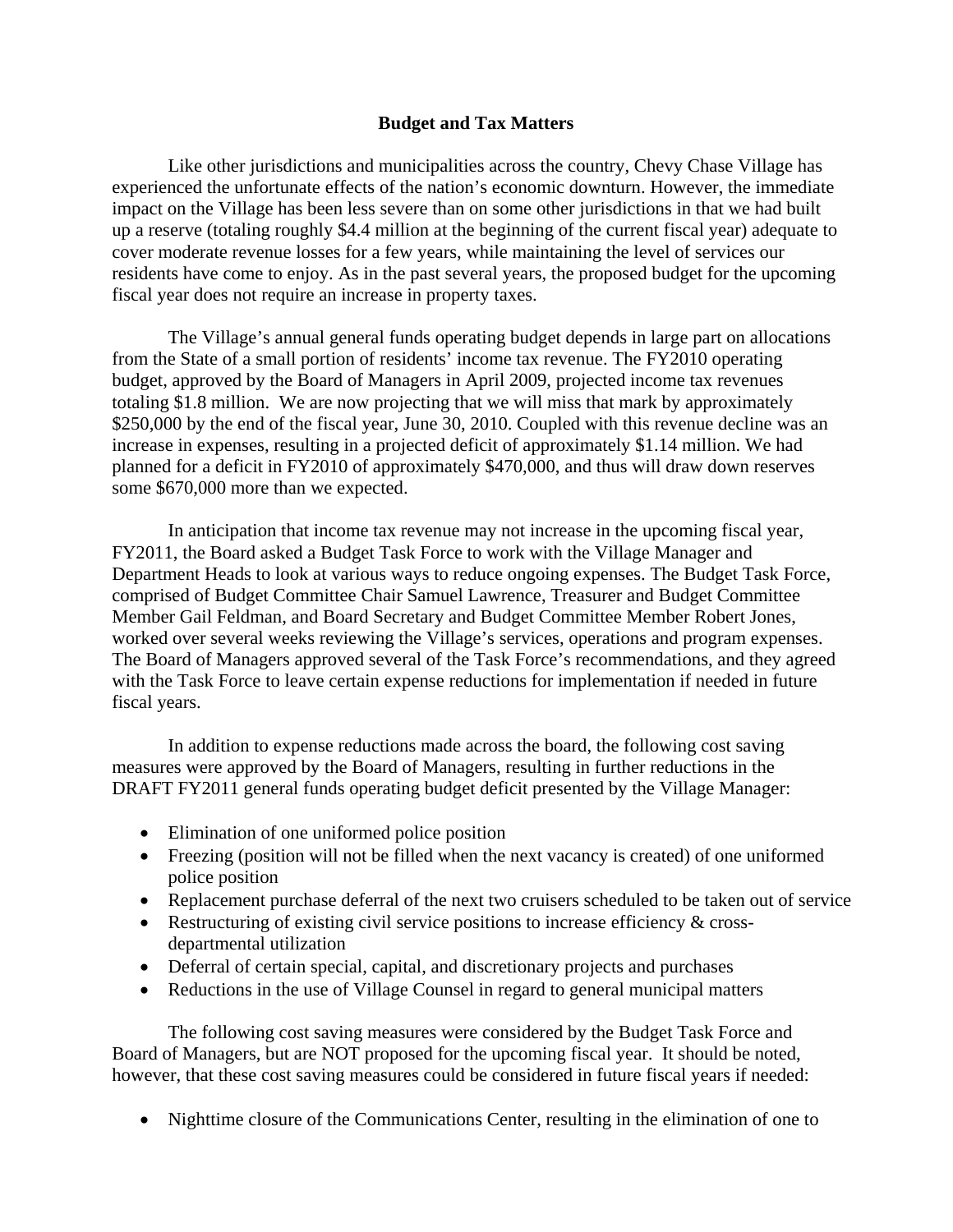two positions

- Elimination of mowing services in the public rights-of-way adjacent to residential properties
- Once weekly trash collection (currently performed twice weekly)
- Large decreases in funding for community events
- Deferred tree planting and pruning programs
- Increase in the property tax rate

Deficits had been budgeted for each of the three fiscal years ending June 30, 2007, 2008 and 2009; however, surpluses each year of \$450,000 and more were recorded. The original FY2010 budget projected a deficit of \$470,000; the actual deficit projection now stands at \$1.14 million. The DRAFT operating budget for FY2011 projects a deficit of \$422,000. The combined deficits from FY2010 and FY2011 would result in a draw on undesignated reserves totaling \$1.56 million.

Even with the constructive steps that have been taken to draft a conservative operating budget, the Board of Managers and the Village Manager will continue to monitor the Village's expenses to ensure long-term fiscal sustainability.

# FY2011 Budget Materials and Approval Schedule

**Monday, April 12, 2010—Regular Board of Managers' Meeting**: Formal introduction of the Draft FY2011 Operating Budget and Tax Rate. Resident questions and comments will be invited in advance by email to  $ccv@$  montgomery countymed.gov and in person at this meeting.

**Monday, April 19, 2010—Village Annual Meeting**: Adoption of the FY2011 Operating Budget and Tax Rate

> *Submitted by: Shana R. Davis-Cook, Village Manager*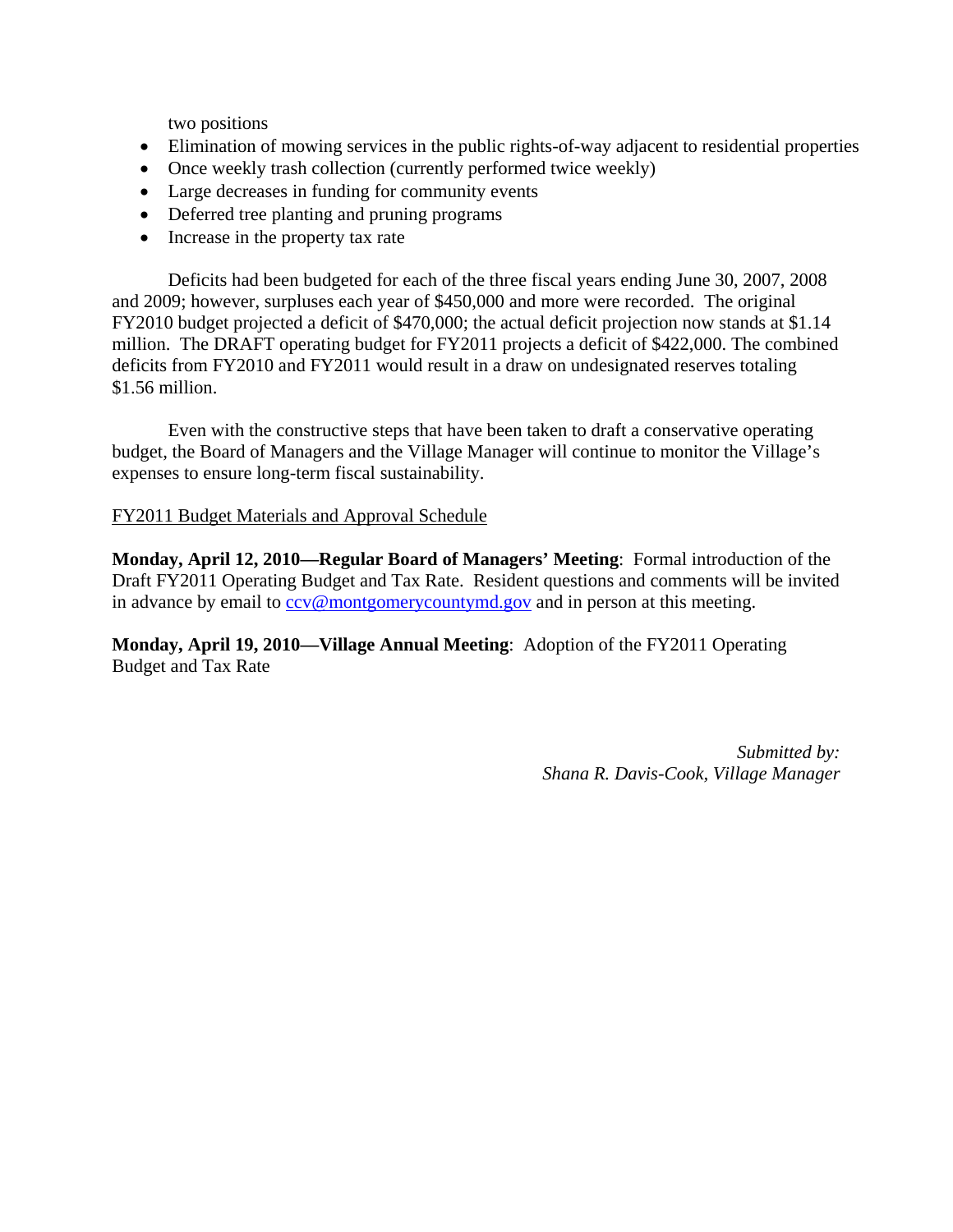#### BUDGET COMMITTEE REPORT

 The Budget Committee has reviewed the FY 2011 budgets for both General and *SafeSpeed* funds prepared by Ms. Davis-Cook and recommends their approval. It has conducted its review mindful of the recent Resident Survey, which indicated both a high degree of satisfaction with present services and interest in selectively reducing costs, and mindful also of the considerable uncertainties which the Village faces in seeking to define its financial future.

After more than a decade in which both operating expenses and revenues have trended upwards, revenues in FY 2010 turned sharply down. In response the Village has already initiated a number of actions to contain expenses, but nonetheless anticipates a deficit this year of some \$1.1 million. The General Funds budget is geared to a further \$422 thousand draw on Village reserves in FY '11. The Village is able to sustain these deficits because of the strong financial position it has gained through a practice of conservative budgeting over the past several years.



**Revenue and Expense Adjusted for Inflation** 

Because revenues each year from FY '06 through '09 substantially exceeded budgeted expectations, General Fund reserves increased over this period by \$1.8 million – enough to absorb the deficits anticipated this year and proposed for FY 2011 with a modest margin still remaining. Additionally, a sufficient balance has been accumulated of *SafeSpeed* funds to permit going forward with certain public safety-related capital projects as specific plans may be finalized and approved.

There remain a number of variables which could alter both the FY '10 and '11 outcomes. In general, the committee believes the budget estimates to be appropriate and the variances, barring some unforeseen event, to be more likely to improve the forecast outcomes than to necessitate further draw on the undesignated General Fund reserve.

The Committee has been concerned as to the long term sustainability of current programs. If the Village allocation of income tax revenues does not rebound from its current level, the Village will need either to raise property taxes, reduce services, or be able to meet a greater portion of its public safety expenses from *SafeSpeed* funds. This last alternative is particularly uncertain because of the nature of that program, undertaken as a traffic control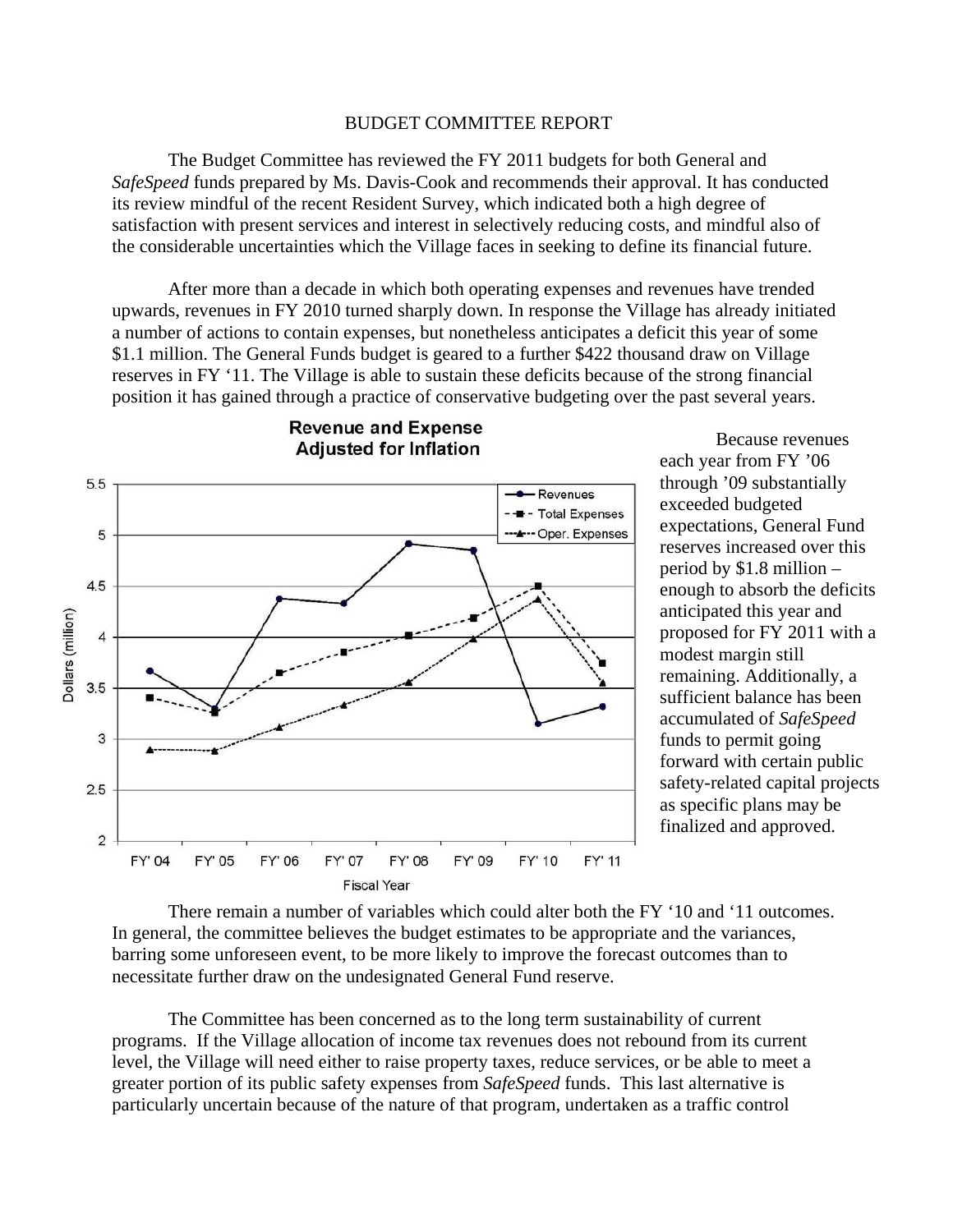measure for which revenue implications are secondary. Indeed *SafeSpeed* operations could result in added cost to General Funds rather than a net contribution.

In November, after the Village income tax allocation for FY'11 is reported and further data are available regarding *SafeSpeed* outcomes, the Committee will meet again to review the situation and offer whatever further advice it may deem appropriate.

We turn now to the specific proposed budgets and supporting detail.

#### **1. General Fund**

#### FY 2011 General Funds Budget as proposed for Board action

| I. Costs                                     |                                     |           |                   |                       |
|----------------------------------------------|-------------------------------------|-----------|-------------------|-----------------------|
| A. On-going Programs<br>Department Services: |                                     | Personnel | Operations        | Total                 |
|                                              | Police                              | 779,612   | 72,934            | 852,546               |
|                                              | Communications                      | 414,582   | 26,204            | 440,786               |
|                                              | Public Works                        | 535,288   | 331,000           | 866,288               |
|                                              | Administration & Other              | 485,342   | 389,280           | 917,299               |
|                                              | Facilities, Fleet, & Infrastructure |           |                   |                       |
|                                              | Village Hall                        |           | 116,900           | 116,900               |
|                                              | Parks, Trees, & Greenspace          |           | 335,800           | 335,800               |
|                                              | Streets, Walks, Drains, & Lights    |           | 55,000            | 55,000                |
|                                              | Vehicle & Equipment Replacement     |           | 10,000            | 10,000                |
| Subtotal                                     |                                     | 2.214.824 | 1,337,118         | 3,551,942             |
| <b>B.</b> Other                              |                                     |           |                   |                       |
|                                              | Wohlfarth Annual Payment            |           | 39,000            | 39,000                |
|                                              | <b>Litigation Reserve</b>           |           | 150,000           | 150,000               |
| Subtotal                                     |                                     |           | 189,000           | 189,000               |
|                                              |                                     | ========  | $=$ = = = = = = = | ========              |
| <b>Total Costs</b>                           |                                     | 2,214,824 | 1,526,118         | 3,740,942             |
| II. Revenue                                  |                                     |           |                   |                       |
|                                              | Income Tax                          |           |                   | 1,800,000             |
|                                              | Property Tax                        |           |                   | 1,074,500             |
|                                              | Investments & Misc. Income          |           |                   | 39,500                |
|                                              | Cost Recoveries/Grants              |           |                   | 404,957               |
| <b>Total Revenue</b>                         |                                     |           |                   | ========<br>3,318,957 |
|                                              |                                     |           |                   |                       |
| III. Budgeted Deficit/Draw on Reserves       |                                     |           |                   | (421, 985)            |

Revenues received into the General Fund in FY '09 and anticipated in FY '10 and '11 are detailed in Table 1. Although off sharply from the levels received over the past three years, the Village's formula allocation of income tax revenues continues to provide over half our general fund revenue. In FY 2011, the Village allocation will be derived chiefly from calendar 2009 tax filings. The \$250 thousand upward adjustment shown for FY 2011 reflects the fact that a portion of the allocation payable on the basis of calendar 2008 incomes was conveyed to the Village in its 2009 fiscal year, artificially depressing current year receipts. Property tax receipts are budgeted on a "constant yield" basis. Because for most properties lower Homestead credits will cause assessments to increase, the Village real property tax rate is proposed actually to be reduced from 9.60 to 8.98 cents per \$100 in order to realize the "constant yield".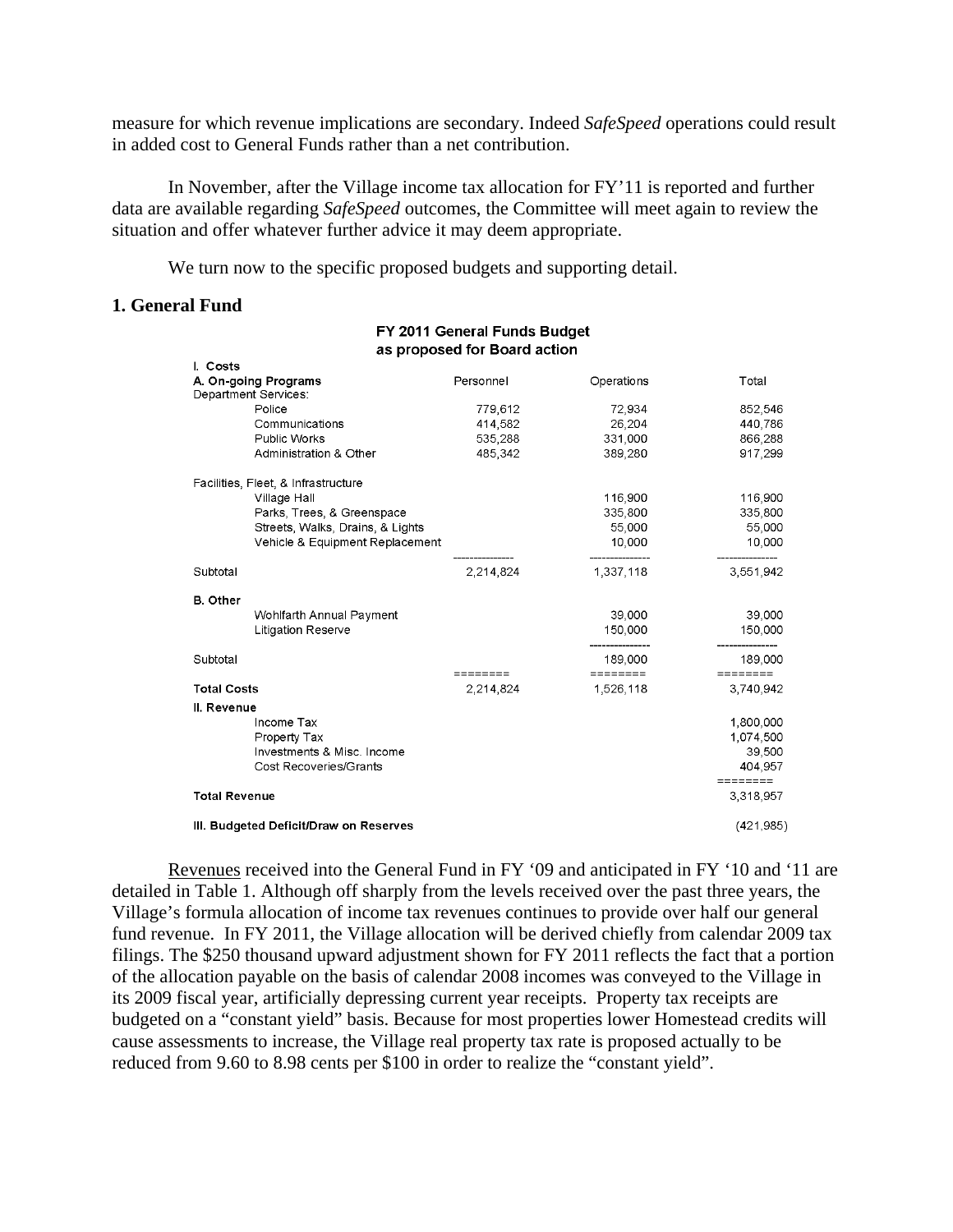|                                      |       | FY '09<br>Actual<br>--------------------- | FY'10<br>projected<br>-------------------- | FY'11<br>budgeted<br> |
|--------------------------------------|-------|-------------------------------------------|--------------------------------------------|-----------------------|
| State income tax allocation          |       | \$2.972K                                  | \$1.550K                                   | \$1,800K              |
| State and County grants              |       | 242                                       | 246                                        | 242                   |
| Real and personal property tax       |       | 1.087                                     | 1.069                                      | 1,075                 |
| Fees and reimbursements for services |       | 365                                       | 236                                        | 166                   |
| Investment income                    |       | 85                                        | 60                                         | 30                    |
|                                      | Total | ----------------------<br>4.751           | <br>3.161                                  | <br>3.319             |

### Table 1: General Fund Revenue

Expenses proposed to be charged to General Funds in FY '11 will be slightly below the level initially budgeted for the current year and substantially below the current estimate for FY '10 costs, which reflect supplemental appropriations made during the year for snow removal, litigation expense, and other services.

## Table 2: Summary Comparisons: FY 2010 to FY 2011 Budget

|                                                              |                                                | 2010<br>Initial<br>Current<br>Estimate<br><b>Budget</b> |                                   | 2011<br>Proposed<br><b>Budget</b> | Difference<br>11v'10<br><b>Budgets</b> |
|--------------------------------------------------------------|------------------------------------------------|---------------------------------------------------------|-----------------------------------|-----------------------------------|----------------------------------------|
| <b>Revenue:</b><br>Income Tax<br>Property Taxes<br>All Other |                                                | 1,800,000<br>1,046,987<br>602,000                       | 1,550,000<br>1,068,754<br>541,767 | 1,800,000<br>1,074,500<br>444,457 | 0<br>27,513<br>(157, 543)              |
|                                                              | <b>Total Revenue</b>                           | 3,448,987                                               | 3,160,521                         | 3,318,957                         | (130, 030)                             |
| <b>Expense:</b><br>On-going Operations                       |                                                |                                                         |                                   |                                   |                                        |
| Dept. Services<br>Infrastructure<br>Vehicle & Equipment      |                                                | 3,287,926<br>506,900<br>2,500                           | 3,635,803<br>537,260<br>2,500     | 3,034,242<br>507,700<br>10,000    | (253, 684)<br>800<br>7,500             |
|                                                              | Subtiotal Operations<br>Special Projects/Other | 3,797,326<br>122,000                                    | 4,175,563<br>125,000              | 3,551,942<br>189,000              | (245, 384)<br>67,000                   |
|                                                              | <b>Total Expense</b>                           | 3,919,326                                               | 4,300,563                         | 3,740,942                         | (178, 384)                             |
| Net draw on reserves                                         |                                                | (470, 341)                                              | (1, 140, 042)                     | (421, 985)                        | 48,356                                 |

 Personnel compensation is the largest component of Village expense as most services are provided by in-house personnel. Contracts are used for trash and recycling, tree and greenspace maintenance, software leases, janitorial services and some street repair. Legal, audit, and other professional services are additional operating costs.

The FY '11 budget provides funding for 29 positions, a reduction of three compared to the current year. The reductions reflect decisions to terminate fee-based police services to other local municipalities, shift more Village Hall maintenance to contracts, and hold one police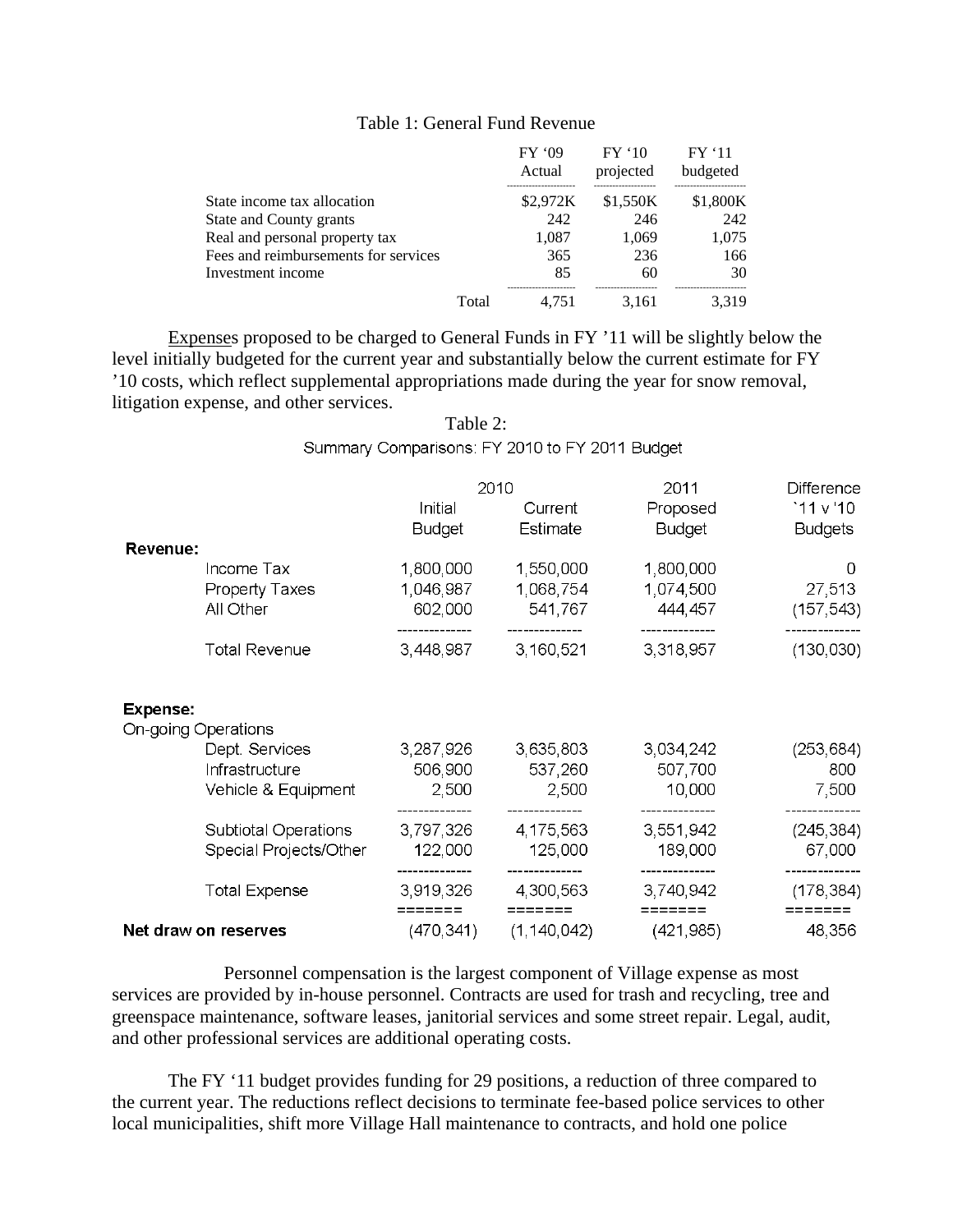position vacant at least for the time being. Three police positions will continue to be financed entirely from *SafeSpeed* funds. *SafeSpeed* funds also will cover a portion of the compensation of several other personnel, reflecting time dedicated to this activity. The savings achieved from these actions have been partially offset by a 15% increase in health insurance costs and a roughly 2% allowance for within grade step increases and minimal cost of living adjustment for continuing employees. Ì

|                              | <b>Funded Positions</b>   |                     | <b>Total Compensation</b>       |                                 | FY'11 Comp. Charged to: |                  |
|------------------------------|---------------------------|---------------------|---------------------------------|---------------------------------|-------------------------|------------------|
|                              | $FY'$ 10<br>budget        | FY'11<br>budget     | $FY'$ 10<br>budget              | FY'11<br>budget                 | Gen. Fund               | <i>SafeSpeed</i> |
| Public Safety                | -------------------<br>13 | ------------------- | -------------------<br>\$1.226K | -------------------<br>\$1.146K | \$780K                  | <br>\$366K       |
| Public Works                 |                           | 6                   | 569                             | 543                             | 535                     | 8                |
| <b>Communications Center</b> | 6                         | 6                   | 356                             | 422                             | 415                     |                  |
| Admin and other              | 6                         | h                   | 642                             | 647                             | 485                     | 162.             |
| Total                        | -------------------<br>32 | 29                  | 2.793                           | .758                            |                         | 543              |

Table 3: Personnel levels and Compensation Data

Reductions also are anticipated in most departmental operating expenses and in budgets for Village Hall maintenance, streets, walks, and greenspace. Vehicle and equipment charges to General Funds have been held for a second year to a bare \$10 thousand minimum, and no discretionary special projects are proposed in the budget year.

Litigation and other legal services have been a major expense factor during the current year, which the budget anticipates will abate in FY '11. However, a \$150 thousand amount has been identified as a potential expense should currently pending litigation not be concluded in the current year.

 Fund Balance The proposed FY '11 deficit of \$422 thousand will absorb about one-third of the undesignated portion of fund balances that we now estimate will remain available as of June 30 of this year. The Committee has recommended that \$1million of the Fund balance be designated for contingencies. An additional \$1 million of the June 30 balance is used each year to meet costs of operations until the first substantial revenues are received in mid-October and to provide necessary working capital. Budget planning accordingly anticipates that the Village will conclude FY '11 with some \$865 thousand as a cushion to absorb potential deficits in FY '12 and beyond and/or other purposes.

#### Table 4: Analysis of General Fund Balance

| Aggregate fund balance as of June 30, 2009       | \$4,422 K |
|--------------------------------------------------|-----------|
| Less designations for:                           |           |
| First quarter expense and working capital margin | 1,000     |
| Income stabilization and expense contingencies   | 1,100     |
| Current estimate of FY '10 deficit               | 1,140     |
| Undesignated fund balance as of June 30, 2010    | 1,282     |
| Proposed draw on balance for FY '11 budget       | 422       |
| Remaining undesignated balance, June 30, 2011    | 865       |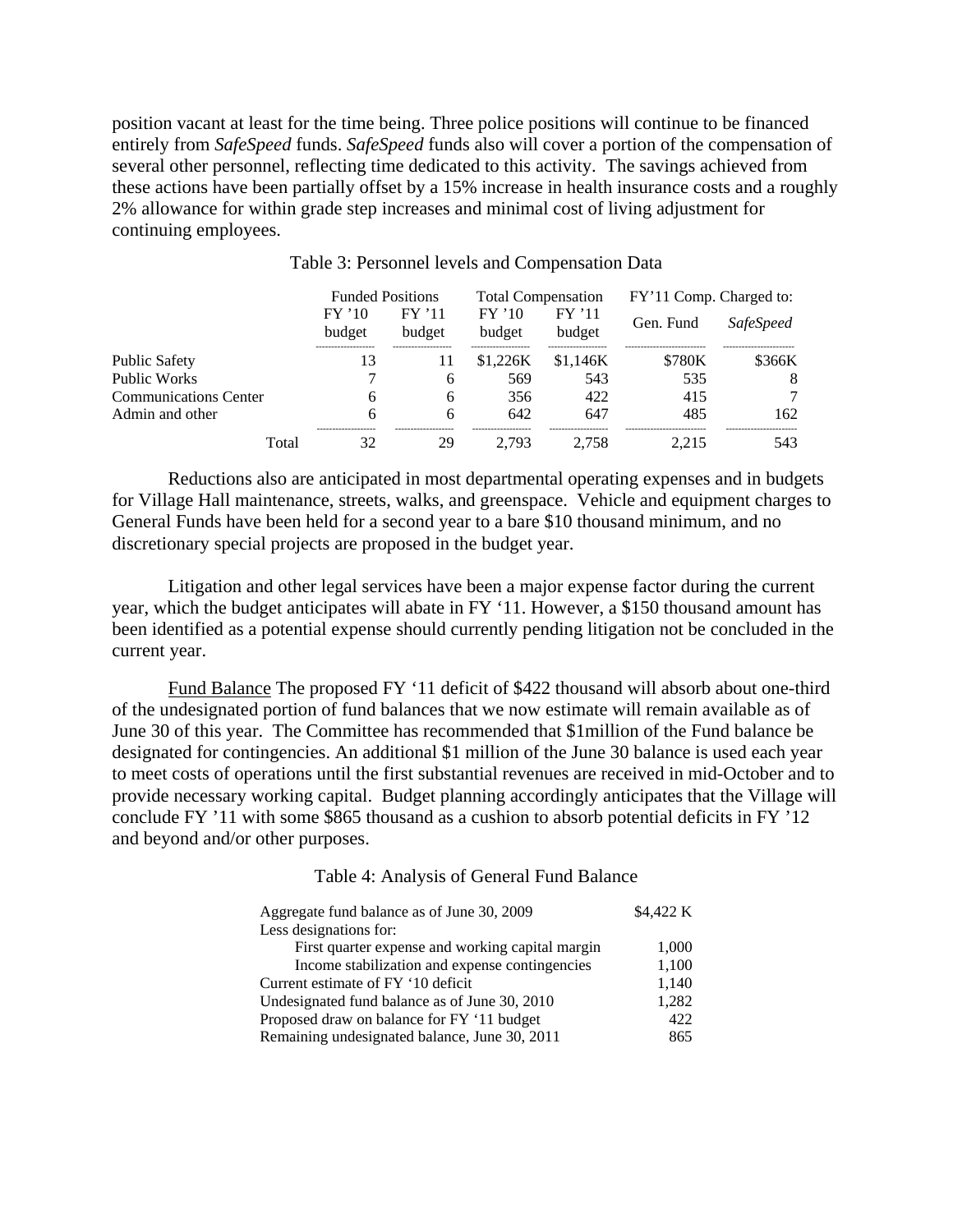## 2. *SafeSpeed* **Funds**

# FY 2011 Safe Speed Budget as proposed for Board action

| I. Costs                               |               |            |                    |  |
|----------------------------------------|---------------|------------|--------------------|--|
| A. On-going Programs                   | Personnel     | Operations | Total              |  |
| Department Services:                   |               |            |                    |  |
| Police                                 | 366,148       | 1,170,360  | 1,536,508          |  |
| Communications                         | 6,569         | 3,000      | 9,569              |  |
| <b>Public Works</b>                    | 8,700         | 1,250      | 9,950              |  |
| Administration & Other                 | 161,515       | 81,470     | 242,985            |  |
| Facilities, Fleet, & Infrastructure    |               |            |                    |  |
| Village Hall                           |               | 7,750      | 7,750              |  |
| Parks, Trees, & Greenspace             |               | Ω          | 0                  |  |
| Streets, Walks, Drains, & Lights       |               | 50,000     | 50,000             |  |
| Vehicle & Equipment Replacement        |               | 0          | 0                  |  |
| Subtotal                               | 542,932       | 1,313,830  | 1,856,762          |  |
| <b>B. Special Projects</b>             |               | 2,500,000  | 2,500,000          |  |
|                                        | ========      | ========   | ========           |  |
| <b>Total Costs</b>                     | 542,932       | 3,813,830  | 4.356.762          |  |
| II. Revenue                            |               |            |                    |  |
| Citations                              |               |            | 1,800,000          |  |
| Interest                               |               |            | 10,000<br>======== |  |
| <b>Total Revenue</b>                   |               |            | 1,810,000          |  |
| III. Budgeted Deficit/Draw on Reserves | (2, 546, 762) |            |                    |  |

This budget anticipates operations to yield a modest positive outcome in FY '10 and a small loss (\$47 thousand) in FY '11. It also anticipates substantial investment in public safety capital projects (Brookville Road and other sidewalks, street lights, and Wohlfarth security) and such other initiatives as may be approved by the Board to be funded from *SafeSpeed* reserves.

FY '11 estimated revenue at \$1.8 million anticipates citation volumes of 3500 per month (80% paid current) and that \$35 thousand per month will continue to be received from payment of due accounts as vehicles come up for registration renewal.

The FY '11 *SafeSpeed* operating expense budget anticipates camera contract costs of \$1,020 thousand and \$837 thousand other personnel and operating expense. Personnel compensation is budgeted at \$543 thousand (see Table 3 above for detail). Of the \$293 thousand included for non-contract "operations", \$150 thousand has been identified for legal support to both the camera program and public safety initiatives and \$50 thousand has been included as potential outlays for streets and other infrastructure expense appropriately charged to this source of funds.

 The proposed budget forecasts expenditures of \$2.5 million for the anticipated public safety capital projects: e.g., the Brookville Rd. and other sidewalk projects, street lighting, and Wohlfarth security equipment. Individual cost estimate breakdowns for these capital projects will be